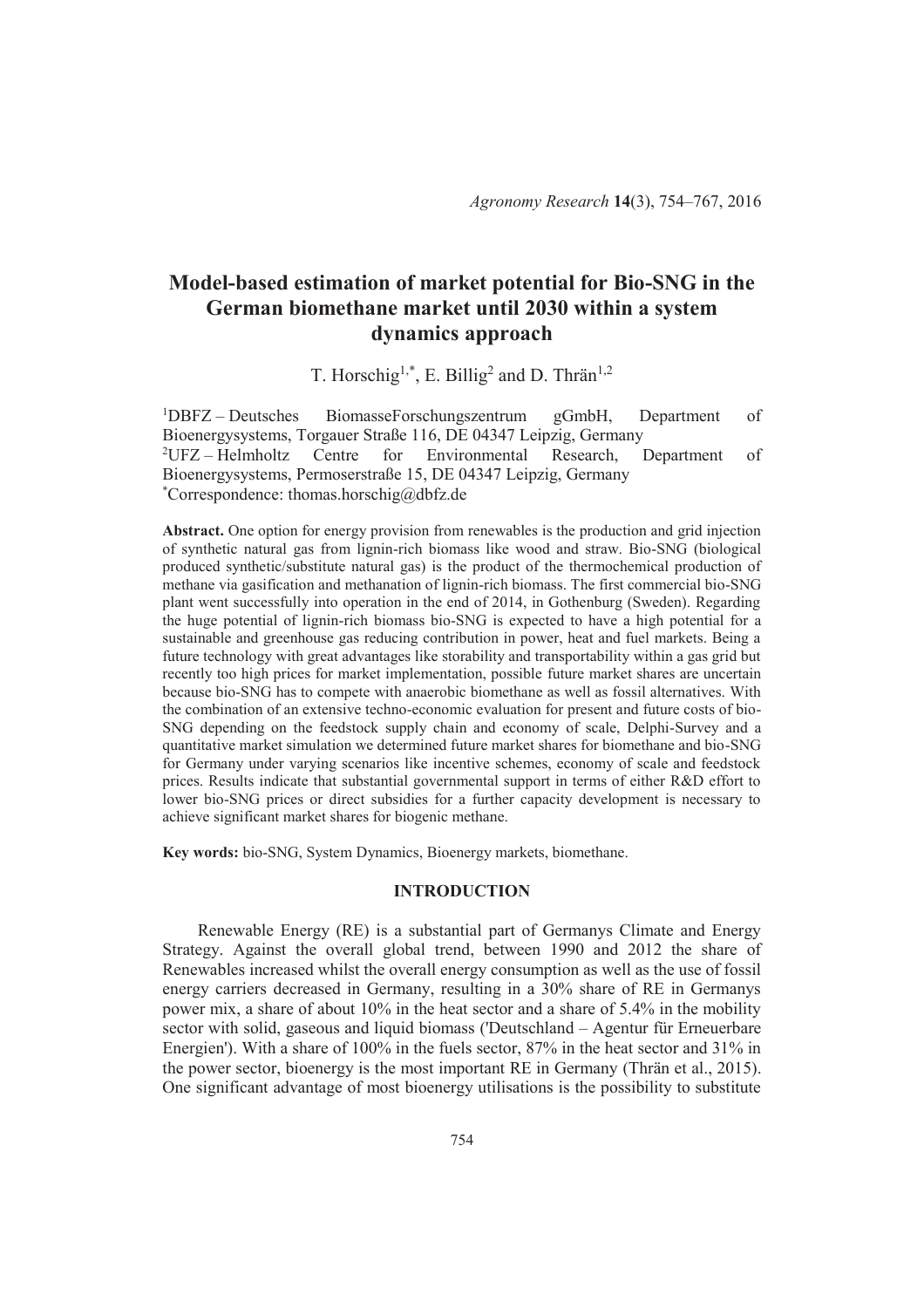fossil fuels in already existing infrastructures. Biomethane, a biogenic gas chemically equal to natural gas, can substitute fossil gas in all scopes of application. Thus, there is a tremendous potential for biomethane to substitute fossil gas  $(683 \text{ TWh a}^{-1} \text{ in } 2014)$ (Erdgasverbrauch von Deutschland bis 2014 | Statistik). However, due to an imperfect market situation, in most cases energy out of biomass is more expensive than its fossil alternatives (Fisher & Rothkopf, 1991; Jaffe et al., 2005). Therefore governmental support is needed if it is the political will to decarbonize the energy system and increase the use of RE. The most recent amendment of the most important support scheme for biomethane, the Renewable Energy Source Act, reduces governmental compensations. This comes along with a transformation of the biomethane market from a compensation driven market to a market-driven one. It is uncertain how the market will develop in the mid-term under these new boundary conditions. Therefore a dynamic market model was developed to simulate mid-term market development under most recent and possible new boundary conditions for already market-implemented anaerobic biomethane and not yet market-implemented thermochemical biomethane, so-called bio-SNG. If one regards the needed efforts of Germany to reach the goal of a 40% reduction of GHG emissions compared to the 1990 level (further 749 million t  $CO_{2eq}$ ) until 2030, biomethane can be a valuable contribution to reach this goal (European Environment Agency, 2014).

#### **Biomethane in a nutshell**

Biomethane is biogenic and renewable methane that can be produced on the one hand by anaerobic digestion (AD) of organic matter such as energy crops, manure, sewage, organic waste, and so on and on the other hand by gasification and methanation of lignin rich material such as forestry residues or energy crops (e.g. straw). Being chemically identical to natural gas it can use the already existing infrastructure and serve as a replacement in all natural gas applications. Depending on the value chain of biomethane production and the scope of application where natural gas is substituted large amounts of greenhouse gas emissions can be saved (Repele et al., 2013; Repele et al., 2014). In Germany renewable methane is primarily used in CHP plants (combined heat and power production) (Daniel-Gromke et al., 2013). Furthermore biomethane can be fed and buffered in the existing gas grid. Due to this easy storability and transportability it can be produced and consumed spatially separated and thus be an option for the upcoming task of energy plants to operate demand driven.

To start these actions support by energy and climate policies was necessary. In 2004 first stakeholders in Germany started with the production and trade of biomethane. Being a biogenic alternative to natural gas biomethane is about 2–3 times more expensive than natural gas (Dunkelberg et al., 2015). Amongst others this support led to a rapid installation of biomethane production plants and biomethane CHP plants.

However, because of the high interest on biomethane and its many advantages as fossil fuel substitute, i.e. the GHG emission saving potential, the storability, the existing industry sector but also the challenging market barriers make it worth to analyse the market structure and to derive scenario-driven forecasts on future market shares for biomethane. This is done by using a system dynamics market simulation model in combination with an extensive techno-economic analyses and involving experts via a Delphi-Survey.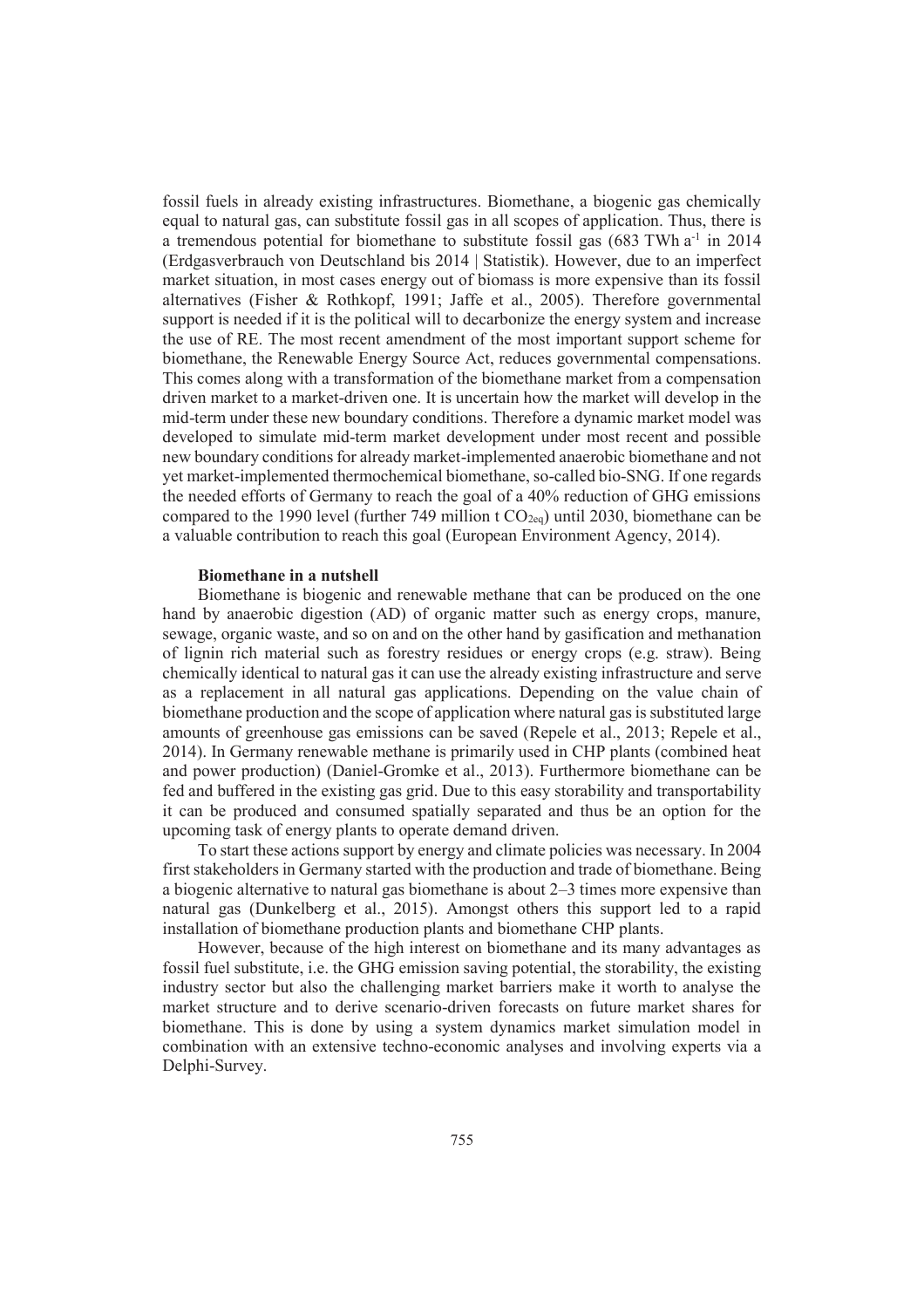# **Biomethane market development and drivers in Germany**

Since 2004 the implementation of a biomethane market in Germany was promoted by a plurality of laws and regulations leading to a continuous expand of biogas plants, biogas upgrading plants and thus biomethane feed-in capacities (Fig. 1). The most important promoting law is the Renewable-Energy-Source-Act. It guarantees compensation for the production of renewable power for 20 years. Besides the application in CHP plants biomethane is a promising option for the fuel market, the heat market and the chemical industry (IEA Bioenergy, 2014). To this day the use for direct heat and transport are niche markets. With the possibility of grid feed-in biomethane could be traded within the EU, being liquefied it could be traded global. In this way a large-scale emission reduction could be achieved. Because of the recent version (2014) of the Renewable Energy Source Act support for further biomethane capacity expansion in Germany is no longer sufficient. This leads to a strong decrease of plant installations and capacity expansion.

Since the construction of the first biomethane plant in Germany in 2006 a constant biomethane plant installation was realized. Waves of plant installations occurred as a delayed reaction to supporting schemes that were highly profitable. However, big waves did not occur due to different delays in plant construction. The plant installation and biomethane producing capacity development is illustrated in Fig. 1.



German biomethane capacity development

Figure 1. Development of biomethane capacity and plant installation in Germany (Deutsche Energie-Agentur GmbH, 2014).

Besides the above mentioned laws, regulations and support schemes further factors influenced the market development.

The competitive situation between biomethane and natural gas is determined by the price for natural gas and the profit you can make out of it. This permanent competitive situation in each scope of application is crucial for the investment decisions. The fix costs, i.e. for gas grid transport, the CHP unit, the staff or market effort can be assumed equal. But whereas natural gas can be purchased by fossil deposits, biomethane has to be produced by an expensive and complex biochemical or thermochemical conversion process out of biomass.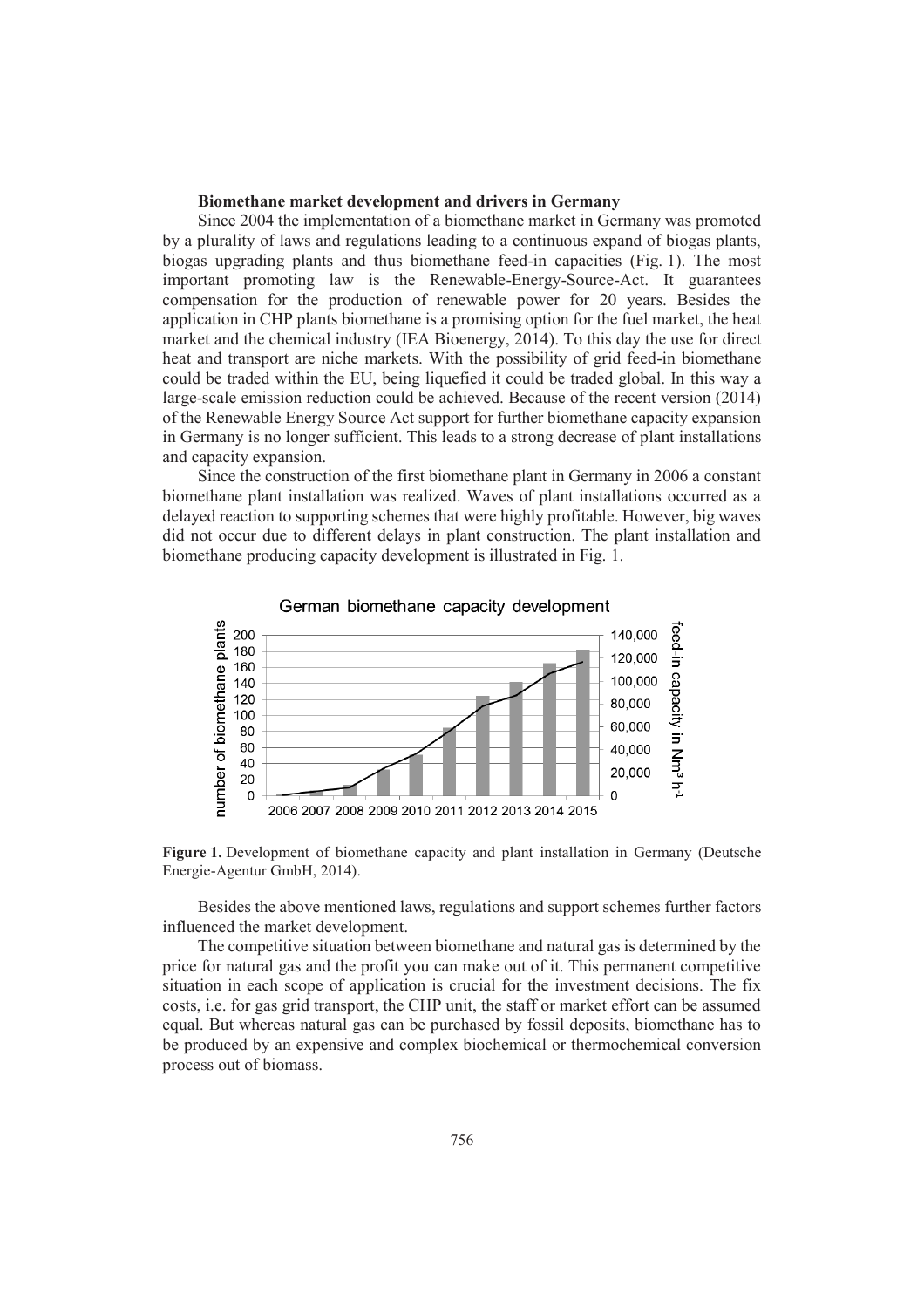Another possibility to make profit out of biomethane is customers which are willing to pay a certain amount of money more for sustainable and renewable energy. This can be done via specific green power or green gas contracts. In the mobility sector pure biomethane or a mixture is available. Nevertheless this is only a niche market. Only a small fraction of potential customers are willed to pay a higher price for sustainable and climate-friendly energy.

### **Production of Biomethane**

The here characterized biomethane can be produced via two conversion processes. The first one is biomethane produced via the biochemical process through digestion of biomass. The second one is the production via the thermochemical process of gasification and methanation. If produced through the thermochemical process the biomethane is often called bio-SNG (biological produced synthetic/substitute natural gas). In the following, biochemical produced methane is called biomethane and thermochemical produced methane is called bio-SNG.

The biomethane production via biochemical conversion is already a widely applied technology. The major process steps are (Kaltschmitt et al., 2009; Graf & Bajohr, 2011; FNR, 2014):

- I. Pretreatment of substrate (e.g. crushing)
- II. Anaerobic digestion
- III. Raw biogas treatment
- IV. Biogas upgrading.

Biomethane, respectively bio-SNG via the thermochemical conversion is yet barely applied in the market. A lot of research and demonstration is going on, but so far only one commercial plant is yet in operation (Kopyscinski et al., 2010). The first commercial plant has a bio-SNG capacity of 20 MW, is located in Gothenburg (Sweden) and went into operation in the end of 2014 (Goteborg Energi, 2014).

All thermochemical conversion plants and research concepts consists of the following process steps (Knoef, 2012; Seiffert & Rönsch, 2013):

I. Pretreatment of substrate (e.g. crushing, drying)

- II. Gasification
- III. Raw syngas treatment
- IV. Methanation
- V. Raw SNG upgrading.

# **Current use and potentials of biomethane (biochemical and thermochemical)**

Considering economic and environmental aspects there is a reasonable potential for anaerobic biomethane in Germany of about 300 MWel (Scholwin et al., 2014). The bio-SNG plant in Gothenburg can be considered as the first one in commercial scale. So far there is no similar plant. However, there are research activities which concentrate on the gasification and/or methanation of lignin rich biomass to bio-SNG (e.g. in Austria (PSI, 2009), the Netherlands (ECN, 2011), Germany (Specht, 2006)).

Considering the bio-SNG potentials in Germany and Europe, there is not much data available. According to available biomass substrates there is a potential for bio-SNG out of woody biomass of around 66 and out of herbaceous biomass residues of around 6 bill.  $m^3 a^{-1}$  in Europe, according to (Thrän, 2012).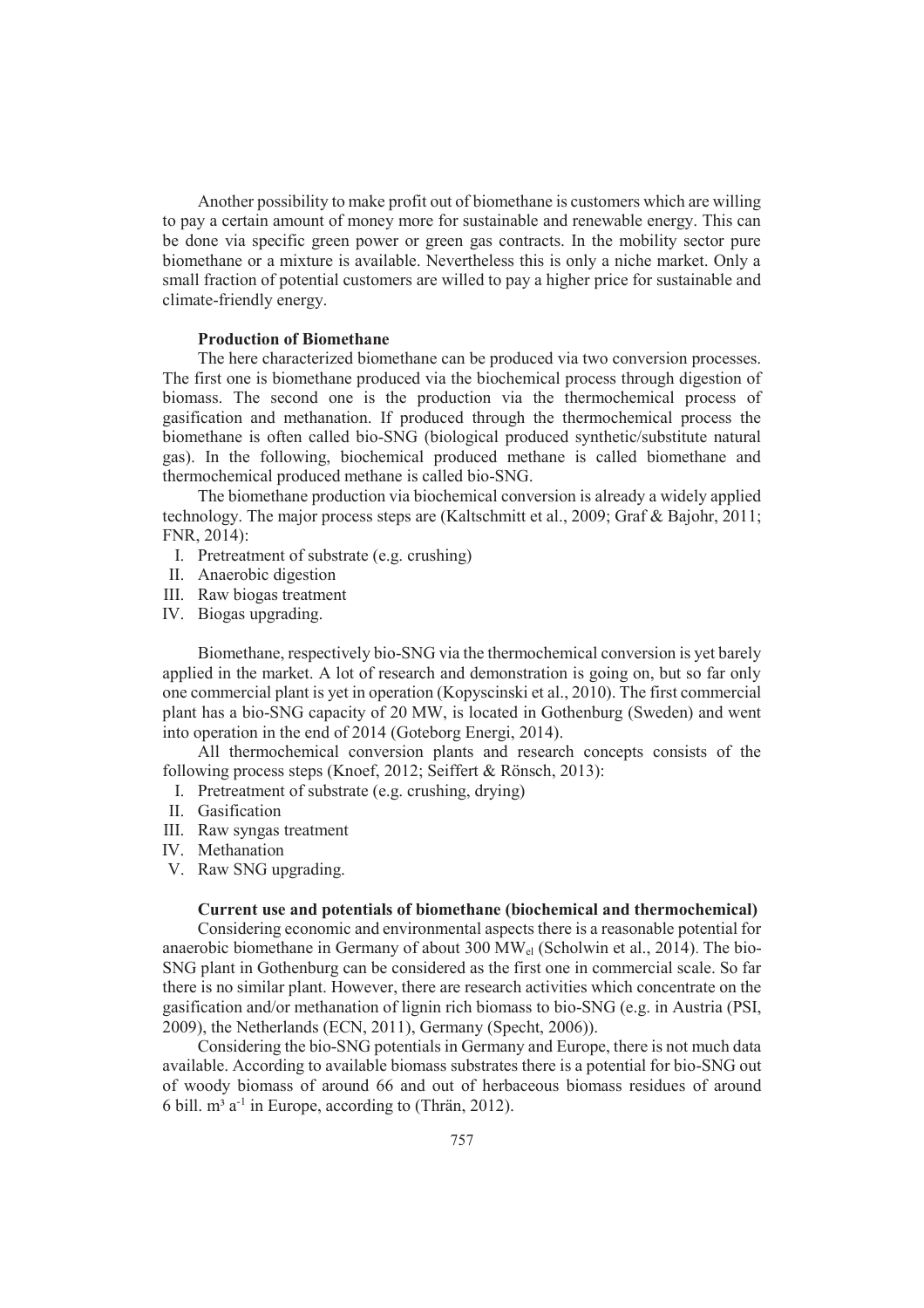#### **Aims and objectives**

It is the aim of this paper to show scenario-dependent possible market shares, market potentials and market behavior for bio-SNG in Germany. Therefore we analyzed the German biomethane and natural gas markets, being the markets where bio-SNG will have to compete in and transferred the results into a system dynamics market simulation model. Bio-SNG is integrated via a learning curve and market adoption concept. To validate and calibrate the model a techno-economic analysis and Delphi-Survey were conducted. Furthermore three different scenarios were implemented into the modeling approach. Thus, it is possible to derive possible future market shares for bio-SNG within the German biomethane and natural gas markets.

### **MATERIALS AND METHODS**

For the task of analysing the existing market structure as well as determining future market shares of biomethane and bio-SNG in the German biomethane market we decided to use the system dynamics methodology. Among a variety of approaches that are more or less capable for our demands the system dynamics methodology fits best. That`s because top-down approaches like input-output models or computable general equilibrium (CGE) models have a closer look at economic and inter-sectorial effects but lack mostly in providing technological details and development, assuming how technologies will evolve in the future, future cost-development and they violate the fundamental physical restrictions such as the conservation of matter and energy (Böhringer & Rutherford, 2006; Kretschmer & Peterson, 2010). Unlike top-down approaches, bottom-up models can describe technologies in detail, recent and prospective ones, they come usually as mathematical programming and can refer to technology changes, like efficiency standards and economy of scale. Though, bottomup approaches are unsuitable to model economy-wide interactions and have drawbacks that come from the mathematical programming itself, i.e. the implementation of tax distortions or market failures (Painuly, 2001; Böhringer & Rutherford, 2008).

### **System dynamics methodology**

Forecasts, especially for markets that were initiated by subsidies and now transferred to market-driven markets, can support decision makers. Where forecasting options are limited system dynamics (SD) is a methodology basing on the systems theory that provides decision support in dynamic and complex situations as well as capabilities to analyse, model and simulate them (Dace & Muizniece, 2015). It was first introduced by Jay W. Forrester in the 1950`s to support managers in complex business situations (Forrester, 1961). Having its foundation in business problems, SD was used in more and more disciplines to solve complex dynamic problems. The mathematical formulation of SD is made via a system of differential equations.

The basic tools of SD are causal loops diagrams, the construction of networks of stocks and flows and the analysis of the feedback structure. A special feature of SD is the high degree of learning while building the causal loops diagram and the simulation model. SD showed its suitability to fulfil modelling requirements in diverse scientific fields. In terms of energy markets SD models are predominantly used for the analysis of liberalized markets because of the advantage to model market mechanisms through differentiated mechanisms of action instead of following a single objective function that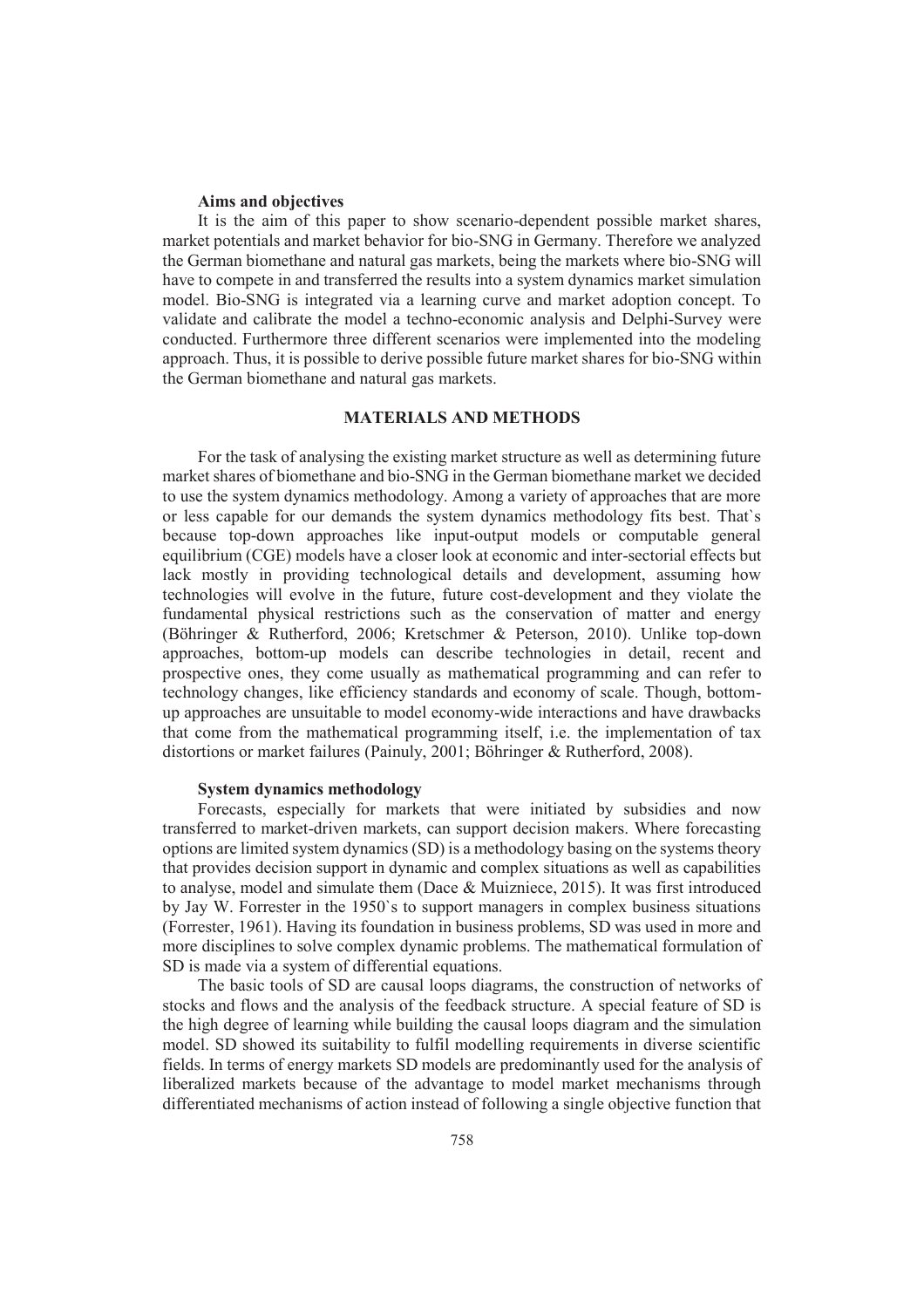allows those models a differentiated image of real markets. One problem that can arise during model development with SD is the need of validation of the interdependencies and the necessity of calibration. So without a real reference system the development of a SD model is not possible. The suitability to model economic and environmental interactions and feedbacks is stated by (Berka & Dobrosi, 2004). Although SD provides the necessary tools for dynamical modelling of RE policies containing energy and climate policies only little research has been done on this topic (Aslani et al., 2014).

After solving the above mentioned calibration and validation task the analysis is mostly done via experimentation, exhaustive what-if-scenarios (Forrester, 1961; Morecroft, 1988) and automatic optimization via external software (Lane & Oliva, 1994.) by trial-and-error-simulation, parameter changing or on and off switching of loops and parameters (Al-Saleh & Mahroum, 2014).

One problem arising within model building approaches is uncertainty. A lot of research was carried out determining how to reduce uncertainty in model-building. A common approach is the combination of a quantitative modelling approach with qualitative approaches. To reduce uncertainty within the presented modelling approach we combined it with an extensive techno-economic analysis on future cost development for anaerobic and thermochemical produced biomethane that was evaluated by support of external experts via a Delphi-Survey. Details of the techno-economic analysis and the associated Delphi-Survey can be found in the supplementary data file.

### **Model description for the biomethane market**

There are three major steps creating a SD model. The first step is the development of a conceptual model representing an abstraction of a real world problem and defining the boundaries of the model. It illustrates the fundamental principles and basic functionalities. Fig. 2 shows the conceptual model of the biomethane market simulation model (BiMaSiMo).



transport sector

Operation modes for biomethane and natural gas CHP units: a - fixed infeed ; b - infeed with small heat buffer possibilites c - infeed with larger heat buffer possibilites

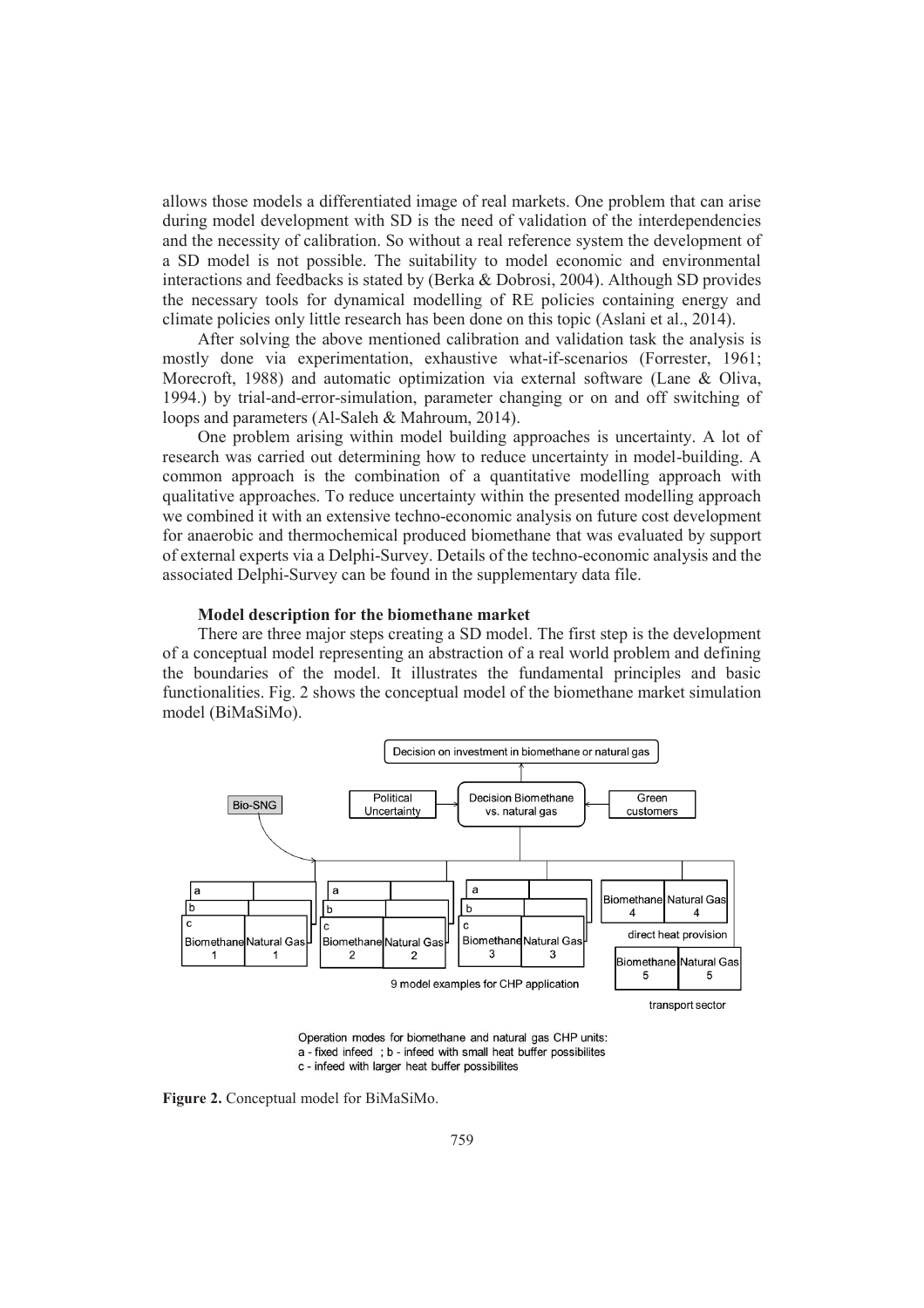The model is separated into the different possible applications of biogenic methane, in the same way to natural gas. For the application in CHP units the model consists of three possible applications, where biomethane and natural gas are used (hospital, swimming pool and district heating) with three different operation modes each (fixed infeed, infeed with small heat buffering possibilities and infeed with larger heat buffering possibilities and thus more flexibility). Along with the nine applications for the heat and power provision the applications for direct heat provision and in the fuel sector were modelled in a similar competitive manner. For each application a detailed sub-model was created to best possible illustrate the costs and revenues for each year in the time horizon 2000–2030. In this way the model is able to show the difference between costs and revenues for each application of biomethane respectively natural gas. In combination with a dynamic pay-off calculation it is possible to model the investment decisions. Those are affected by customers that are willing to pay a higher price for so called green products and by political uncertainty. Based on an investment rate calibrated by historical data it is possible to derive information on future investment decisions depending on future support schemes.

A detailed description of the causal loop diagrams, the stock and flow diagrams, system boundaries, and so on of BiMaSiMo can be found in (Horschig & Szarka, 2015) and the supplementary data file. Because of the already mentioned competitive situation between biogenic methane and natural gas, BiMaSiMo includes a model of the German natural gas flows, to calculate how much fossil gas can be substituted in which scope of application. Based on a large database at the German biomass research centre (DBFZ Deutsches Biomasseforschungszentrum) and the prior extensive techno-economic analyses a detailed model building process was possible, including a price formation mechanism for feedstock prices. For the biochemical conversion pathway extensive data is available and was implemented in the model. The thermochemical conversion pathway to bio-SNG for the future price and capacity development of this conversion pathway is implemented via learning curves.

Historical data of anaerobic biomethane plant installation and capacity expansion was used to calibrate the anaerobic biomethane SD model. The techno-economic analysis was used to calibrate the learning curve and market adoption model. Furthermore the price formation of biomethane is modelled separately to meet the requirements of its complexity. The availability of feedstock in form of biogas plants, which can be upgraded to biomethane plants, is limited to 10% of the installed biogas plant capacity due to calculations of (Scholwin et al., 2014). The decisions between biomethane and an alternative energy source as well as the different biomethane utilizations are based on two assumptions:

- I. There is a strictly profit-based decision in which the purchaser of a certain amount of energy decides for the energy source he can receive the most payback for.
- II. There is an individual and environment-based decision where there is a certain willingness to pay a higher price for a climate friendly product by direct gas consumers.

Subsequently the conceptual model was transformed to a causal-loop-diagram (CLD). In the next step the CLD is transferred into a stock and flow Diagram (SFD). SFD`s have a richer visual language than CLD`s. Variables and connections between them are defined with differential equations and therefore can be simulated. The SFD in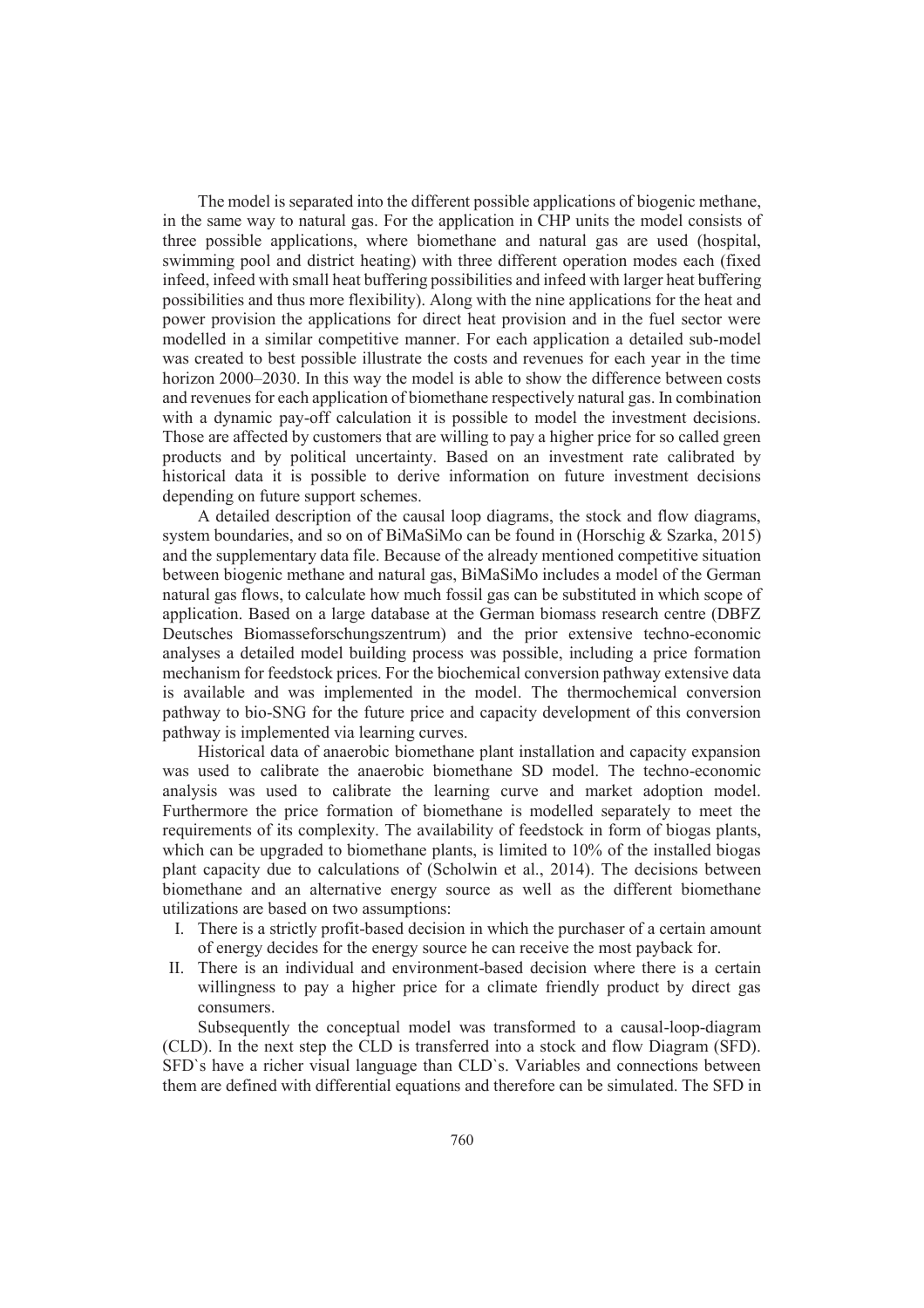

Fig. 3 shows the learning curve and market adoption sub-model for bio-SNG because this is not mentioned in the above mentioned reference for BiMaSiMo.

**Figure 3.** SFD of bio-SNG submodel (according to Sterman, 2009).

#### **Techno-economic evaluation**

During a related project a comprehensive techno-economic evaluation of biochemical and thermochemical conversion technologies for biomass to biomethane was carried out. In total, 66 biochemical conversion alternatives and 33 thermochemical conversion alternatives were evaluated. The alternatives are based on different biomass feedstocks (e.g. maize, manure, straw, residual wood), different scale  $(1.4–16 \text{ MW}_{\text{Bi} \text{O} \text{H}4})$  $(AD)$  and 13–524 MW $_{BiocH4}$  (SNG)) and different upgrading respective gasification and methanation technologies. The alternatives were evaluated by a multi-criteria analysis.

The results of the techno-economic analyses and the Delphi-Survey show that a further reduction of the usual biomethane prices through learning processes is minimal. One reason can be seen in the cut-off of compensations for bioenergy in general and the associated decrease of funds for research and development (R&D) efforts. Being a promising future technology bio-SNG is still part of many R&D efforts and market implementation projects. With the techno-economic analyses and through further R&D activities future bio-SNG prices between  $5-18.25$   $\epsilon$ ct kWh<sup>-1</sup> can be realised. These depend mainly on the plant concept and the feedstock mix.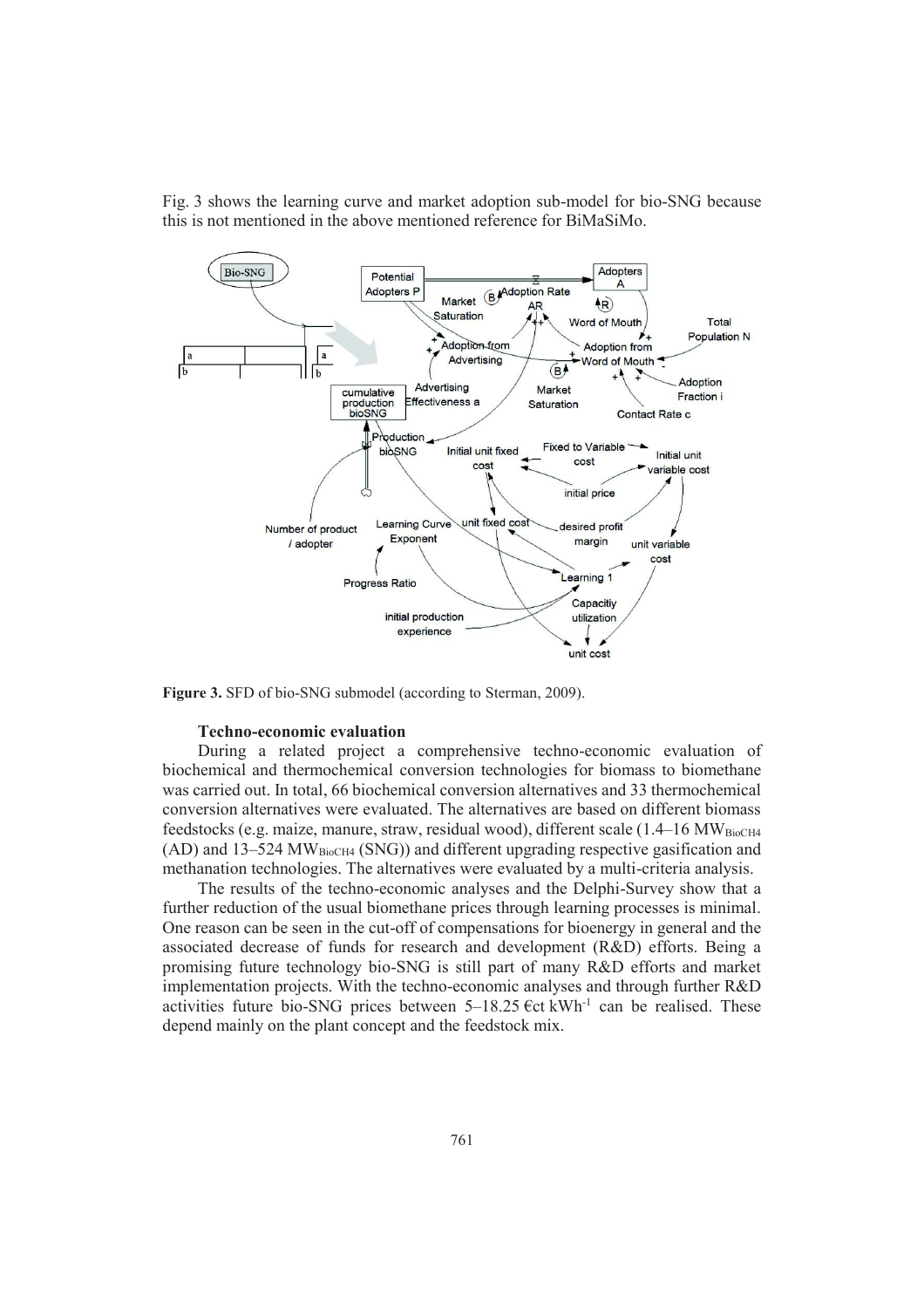#### **Scenario definition**

Assumptions within BiMaSiMo for feedstock price development, cost development for anaerobic biomethane and gas demand are equal for all scenarios. There is no significant increase of the natural gas price  $(3.26 \text{ } \text{etc} \text{ } \text{kWh}^{-1} \text{ } \text{until } 2030)$  and the trade with carbon emissions stays on the current level as well as the price per ton  $CO<sub>2</sub>$  (6 $\epsilon$  t<sup>-1</sup>)  $CO<sub>2</sub>$  (European Emission Allowances (EUA); Böhringer & Lange, 2013)). The scenarios are defined to reflect the best market possibilities in the CHP, heat and transport sector, where biogenic methane can be an alternative to fossil methane.

The *base scenario* is defined by encompassing compensation reductions for the production and use of biogenic gas in the power, heat and transport sector and thus, affects biomethane as well as bio-SNG. Whereas there are several options for the decarbonisation of the power sector, the heat sector is often called a sleeping giant. The *green heat scenario* is defined by an additional payment for green heat produced in environmental beneficial combined heat and power plants from 2016 on. The model will determine the minimum threshold for the green heat support to incite further biomethane capacity installation. This scenario shows the possibilities to partly decarbonize the heat sector with a domestic biogenic gas that can be used in all applications of natural gas. The third scenario is called *green transport scenario*. This scenario is defined by a substitution of natural gas transport through biomethane.

Each of the three scenarios is simulated with the current average anaerobic biomethane price  $(7.16 \text{ } \text{etckWh}^{-1})$  and possible future bio-SNG prices of 5, 5.5 and 6  $\epsilon$ ct kWh<sup>-1</sup>) derived from the techno-economic analysis and the presented learningcurve and market adoption sub-model.

### **Greenhouse gas emission reduction**

Values for greenhouse gas emissions (GHG) for biomethane and its fossil references are derived from (Majer, 2011) and multiplied by the amount of substituted natural gas in the particular application. Of course, GHG emission values are highly dependent on assumptions. Therefore the here presented values are more a direction than a precise value.

### **RESULTS AND DISCUSSION**

The results of the simulation of the *base scenario* show that there is nearly no further capacity development of anaerobic or thermochemical biomethane until 2030, except for bio-SNG with a price of  $5 \text{ } \infty$  kWh<sup>-1</sup>. This agrees with market development predictions of (Deutsche Energie-Agentur GmbH, 2014). The main reasons for that are the insufficient support schemes that are not compensating the price difference between natural gas and biomethane. The support schemes that are in force since 2004 guarantee compensation for 20 years. According to current stand, after expiration of these compensations the biomethane plants will be taken from the grid. The model assumes that after 20 years all plant components have to be renewed and therefore new incentives are necessary for an ongoing biomethane production. The current adaptions of the main support schemes are not sufficient and consequently the biomethane plants installed in 2004 will be the first to be taken from the grid resulting in a decrease in feed-in capacity. With a future bio-SNG price of  $5 \text{ } \text{\&}$  kWh<sup>-1</sup> an additional amount of 3,600 TJ a<sup>-1</sup>  $(z 10,540 \text{ Nm}^3 \text{ h}^{-1}$ , 1 TWh a<sup>-1</sup>) fossil energy could be substituted by bio-SNG. This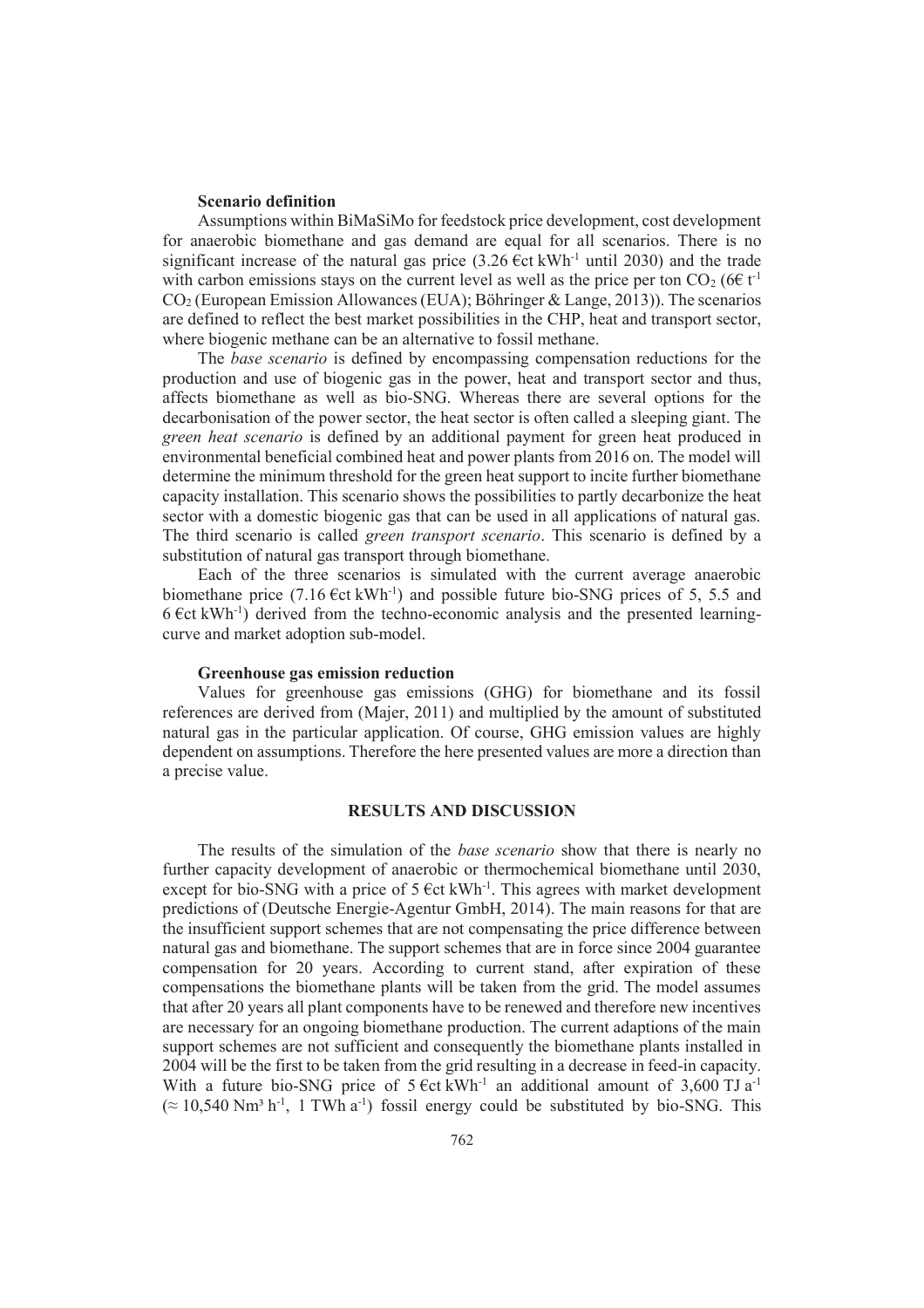would be natural gas in CHP plants. Environmentally seen in terms of GHG emission reduction this is the most beneficial use of biomethane.



**Figure 4.** Results of base scenario simulations

Results of the *green heat scenario* show that with the current price for biomethane the additional payment for green heat must be at least 13  $\epsilon$ ct kWh<sup>-1</sup> to incite further capacity installation. Decreasing prices for biomethane will lower the necessary threshold, of course. Possible future prices for bio-SNG need a threshold (additional payment) of 6  $\epsilon$ ct kWh<sup>-1</sup> of green heat (bio-SNG price of 6  $\epsilon$ ct kWh<sup>-1</sup>) and 4  $\epsilon$ ct kWh<sup>-1</sup>of green heat (bio-SNG price of 5.5  $\epsilon$ ct kWh<sup>-1</sup>). As shown in Figure 4 a bio-SNG price of 5 €ct kWh-1does not need additional support to incite further capacity installation. Implementing at least the threshold for a green heat support would incite a new capacity installation of around 2,400 TJ a<sup>-1</sup> ( $\approx$  7,027 Nm<sup>3</sup> h<sup>-1</sup>, 0.66 TWh a<sup>-1</sup>). This is strictly tied to the assumption that the compensation for green power stays on its current level due to the fact that green energy from combined heat and power plants can receive compensation for the produced power and additional revenues from the sales of the arising heat.

Results of the *green transport scenario* show that with the current price for biomethane the additional support must be at least  $6 \text{ } \infty$  kWh<sup>-1</sup>. This threshold is necessary to compensate the different profit opportunities of natural gas and biomethane in the current transport sector. In this way fuel stations could sell exclusively 100% biomethane instead of mixtures with natural gas. In doing so an annual natural gas demand of around 10,000 TJ  $a^{-1}$  ( $\approx$  30,000 Nm<sup>3</sup> h<sup>-1</sup>, 2.77 TWh  $a^{-1}$ ) could be substituted by biomethane in the transport sector only. Analog to the results of the green heat scenario the threshold gets lowered with decreasing bio-SNG prices. A bio-SNG price of 6  $\epsilon$ ct kWh<sup>-1</sup>has a threshold of 5  $\epsilon$ ct kWh<sup>-1</sup>, a bio-SNG price of 5.5  $\epsilon$ ct kWh<sup>-1</sup>has a threshold of  $4 \text{ } \infty$  kWh<sup>-1</sup> and a bio-SNG price of  $5 \text{ } \infty$  kWh<sup>-1</sup> has a threshold of 3.8 €ct kWh<sup>-1</sup>.

The assumed future bio-SNG prices of 5, 5.5 and  $6 \text{ } \infty$  kWh<sup>-1</sup>can be realized by only few bio-SNG plant concepts and with ongoing R&D effort. It has to be mentioned that the different influencing variables in the system dynamics model have a different power of influence. The variables biomethane price, future bio-SNG price and natural gas price significantly influence the simulation results.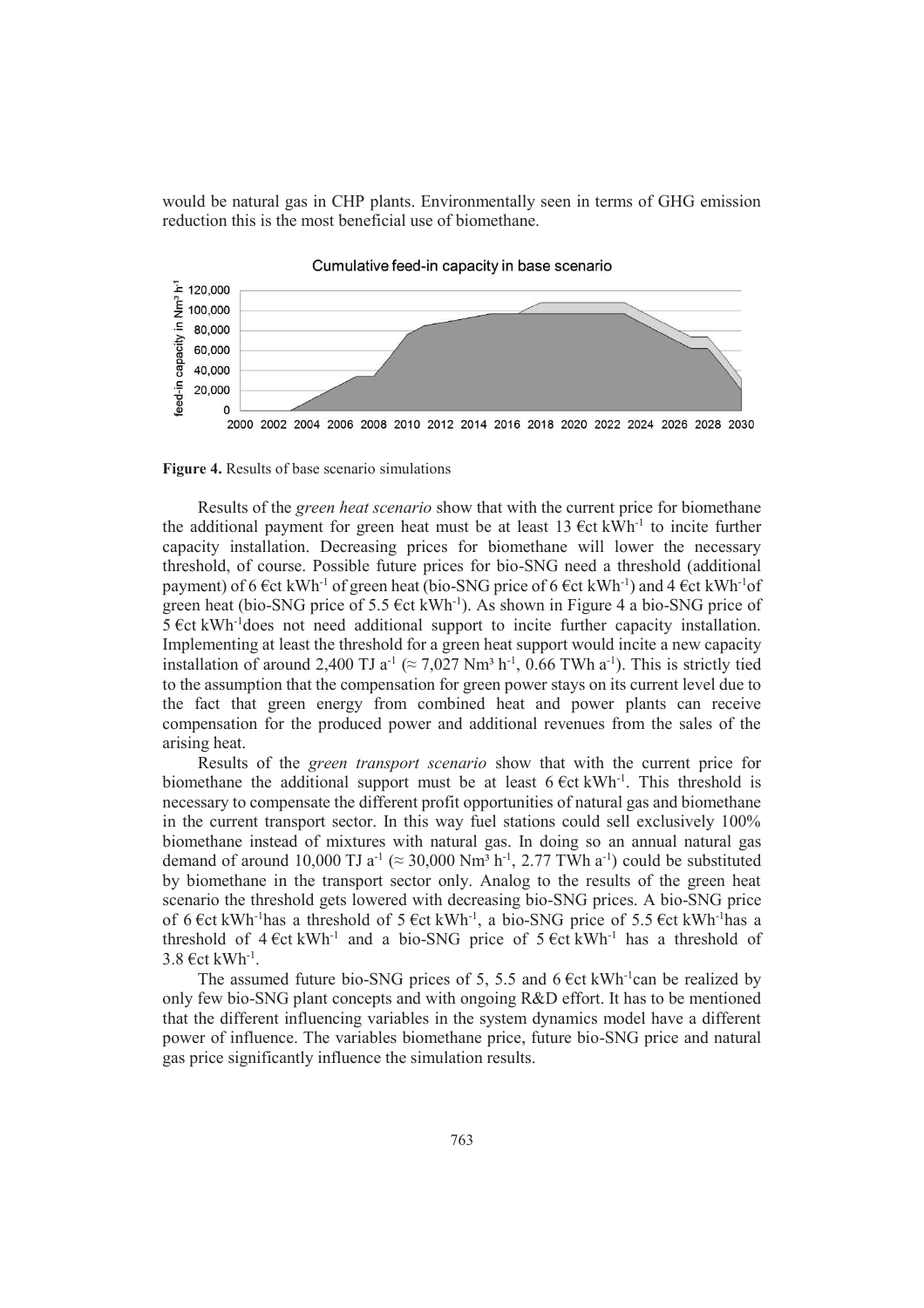According to calculations of (Rönsch, 2010) a representative bio-SNG plant concept emits 17.9g  $CO_{2eq}/MJ_{SNG}$  GHG ( $\approx 64.5g$   $CO_{2eq}$  kWh<sup>-1</sup>). Details of this concept can be found in the supplementary data file. Compared to fossil references for possible applications of bio-SNG in the power, heat and transport sector significant GHG savings can be achieved. The fossil references are  $393g$   $\overline{CO}_{2eq}$  kWh<sup>-1</sup> for CHP plants (average from power provision through usual power mix and heat provision by natural gas), 180g  $CO_{2eq}$  kWh<sup>-1</sup> for direct heat provision by natural gas and 249g  $CO_{2eq}$  kWh<sup>-1</sup> for transport with natural gas. The base scenario simulation derived a further bio-SNG capacity development of 3,600 TJ  $a^{-1}$  ( $\approx 10,540$  Nm<sup>3</sup> h<sup>-1</sup>, 1 TWh  $a^{-1}$ ) in the CHP sector, when a bio-SNG price of  $5 \text{ } \infty$  kWh<sup>-1</sup> is getting realized. This is equivalent to an emission saving of 328 kt  $CO<sub>2eq</sub> a<sup>-1</sup>$ . Simulation results for the green heat scenario derived a possible capacity development for bio-SNG in the heat sector of 2,400 TJ a<sup>-1</sup>  $(\approx 7.027 \text{ Nm}^3 \text{ h}^{-1}$ , 0.66 TWh a<sup>-1</sup>). This is equivalent to an emission saving of 76 kt  $CO_{2eq}$  a<sup>-1</sup>. The natural gas based transport in Germany could be decarbonized with 10,000 TJ a<sup>-1</sup> (≈30,000 Nm<sup>3</sup> h<sup>-1</sup>, 2.77 TWh a<sup>-1</sup>) out of bio-SNG. This is equivalent to an emission saving of 510 kt  $CO<sub>2eq</sub>$  a<sup>-1</sup>. Of course, the above mentioned GHG saving values are more road signs then precise predictions. Nevertheless they show that especially investments in a further use of bio-SNG in the CHP and transport sector can achieve high GHG emission savings. In times of debates on nitrogen oxide emissions from innercity diesel transport the substitution with biogenic gas like bio-SNG and biomethane can contribute to a decrease of nitrogen oxide emissions and thus increase air quality.

The results of the base scenario show that without further incentive schemes and funding for ongoing R&D-effort there won`t be a market penetration of bio-SNG in Germany. It has to be mentioned that our approach has limitations, of course. The model is strictly limited to the German biomethane market and trade of biomass, feedstock or the end product biomethane is not yet considered. Furthermore effects of an increased biomethane production from other bioenergy carriers are not considered like feedstock competitions. Also, due to a lack of already installed bio-SNG plants the applied bio-SNG data is mainly based on simulation and modelling, which leads to uncertainties in subsequently calculations.

### **CONCLUSIONS**

A system dynamics model was developed to assess the potential market share of bio-SNG in Germany until 2030. Simulation results show that a capacity development of bio-SNG in the CHP sector at current support is only possible with low bio-SNG prices of 5  $\text{ect }$  kWh<sup>-1</sup>. The heat sector needs support of at least 13  $\text{ect }$  kWh<sup>-1</sup> at current support levels to foster the substitution of natural gas with biogenic methane. Lower bio-SNG prices will decrease the needed support. Results of the green transport scenario derived the necessity of an additional support of at least  $6 \text{ } \infty$  kWh<sup>-1</sup> at current level of support. The results of our simulation show that a further decarbonisation of natural gas supply chains in the CHP, heat and transport sector can only be achieved with additional support and further R&D effort to decrease current bio-SNG production costs. In this way it is possible to directly formulate policy proposals for decision support. Additionally the focus can be shifted respectively expended. Instead of a pure energetic focus the high potential of biomethane respective bio-SNG in the chemical sector can be included. This would also push the current evaluation to a more overall evaluation. It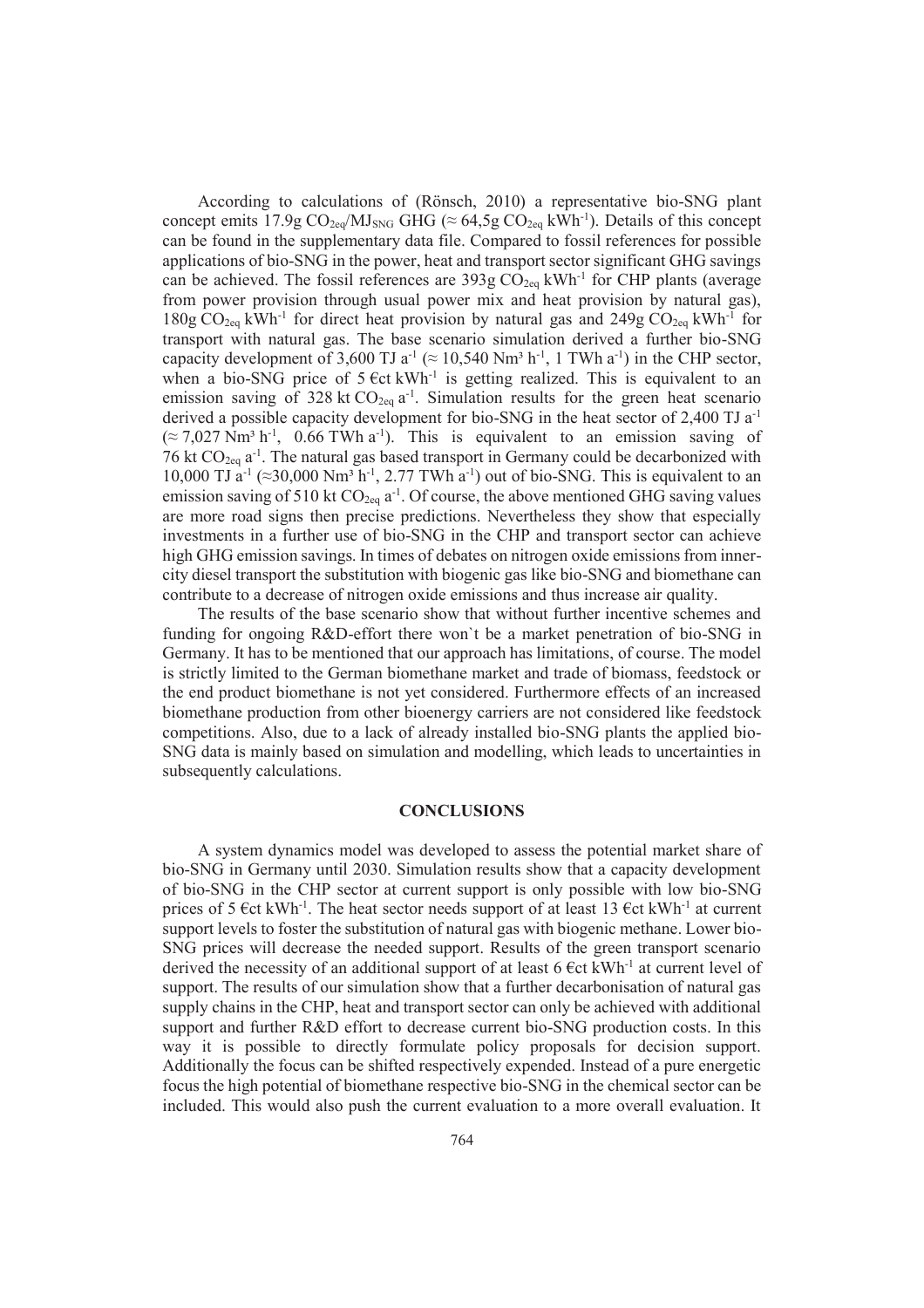could involve the consideration of further technology concepts as well as an adjustment of evaluation area and period, e.g. for whole EU till 2050. However, for a comprehensive decision support the simulation model needs to be extended and further research is necessary.

ACKNOWLEDGEMENTS. The authors would like to thank the Deutsches Biomasseforschungszentrum (DBFZ) and the Helmholtz centre for environmental research (UFZ) for funding the work.



#### **REFERENCES**

- Al-Saleh, Y. & Mahroum, S. 2014. A critical review of the interplay between policy instruments and business models: greening the built environment a case in point. *Journal of Cleaner Production*. doi:10.1016/j.jclepro.2014.08.042
- Aslani, A., Helo, P. & Naaranoja, M. 2014. Role of renewable energy policies in energy dependency in Finland: System dynamics approach. *Applied Energy* **113**, 758–765.
- Berka, V. ja Dobrosi, L. 2004. High level handling of system dynamics models in rural development planning, in: Iron Curtain International Symposium. Wolfbauer, J., Kürzl, H. (ed), Budapest,Hungary. pp. 79–84.
- Böhringer, C. & Lange, A. 2013. European Union's Emissions Trading System, in: Encyclopedia of Energy, Natural Resource, and Environmental Economics. *Elsevier*, pp. 155–160.
- Böhringer, C. & Rutherford, T.F. 2008. Combining bottom-up and top-down. *Energy Economics* **30**, 574–596.
- Böhringer, C. & Rutherford, T.F. 2006. Combining Top-Down and Bottom-Up in Energy Policy Analysis: A Decomposition Approach. *SSRN Electronic Journal*. doi:10.2139/ssrn.878433
- Dace, E. & Muizniece, I. 2015. Modeling greenhouse gas emissions from the forestry sector the case of Latvia. *Agronomy Research* **13**, 464–176.
- Daniel-Gromke, J., Denysenko, V., Barchmann, T., Reinelt, T. & Trommler, M. 2013. *Aufbereitung von Biogas zu Biomethan und dessen Nutzung – Status quo und Perspektiven*. in: Dezentrale Energieversorgung. TK Verlag, p. 468.
- Deutsche Energie-Agentur GmbH. 2014. Industry barometer biomethane. data, facts and trends of biogas feed-in. [WWW Document] URL http://www.dena.de/fileadmin/ user\_upload/Projekte/Erneuerbare/Bilder/Branchenbarometer\_Biomethan\_I\_2014.pdf. (in German).
- Deutschland Agency for renewable energy [WWW Document], URL http://www.unendlichviel-energie.de/themen/politik/deutschland (accessed 6.23.15). (in German)
- Dunkelberg, E., Salecki, S., Weiß, J., Rothe, S. & Böning, G. 2015. Biomethane in the energy system – ecological and economic evaluation of upgrading technologies and utilisation options. Publication series of the institute of ecological and economic research 207/15, Berlin (in German).
- ECN. 2011. MILENA Status of Development. Online-Abfrage. Energy Research Centre of the Netherlands (ECN), Petten.
- Erdgasverbrauch von Deutschland bis 2014 | Statistik [WWW Document], n.d. Statista. URL http://de.statista.com/statistik/daten/studie/41033/umfrage/deutschland---erdgasverbrauchin-milliarden-kubikmeter/ (accessed 12.18.15).
- European Emission Allowances (EUA) [WWW Document], n.d. URL https://www.eex.com/de/marktdaten/umweltprodukte/spotmarkt/european-emissionallowances#!/2016/03/30 (accessed 3.30.16).
- European Environment Agency. 2014. Annual European Union greenhouse gas inventory 1990–2012 and inventory report 2014.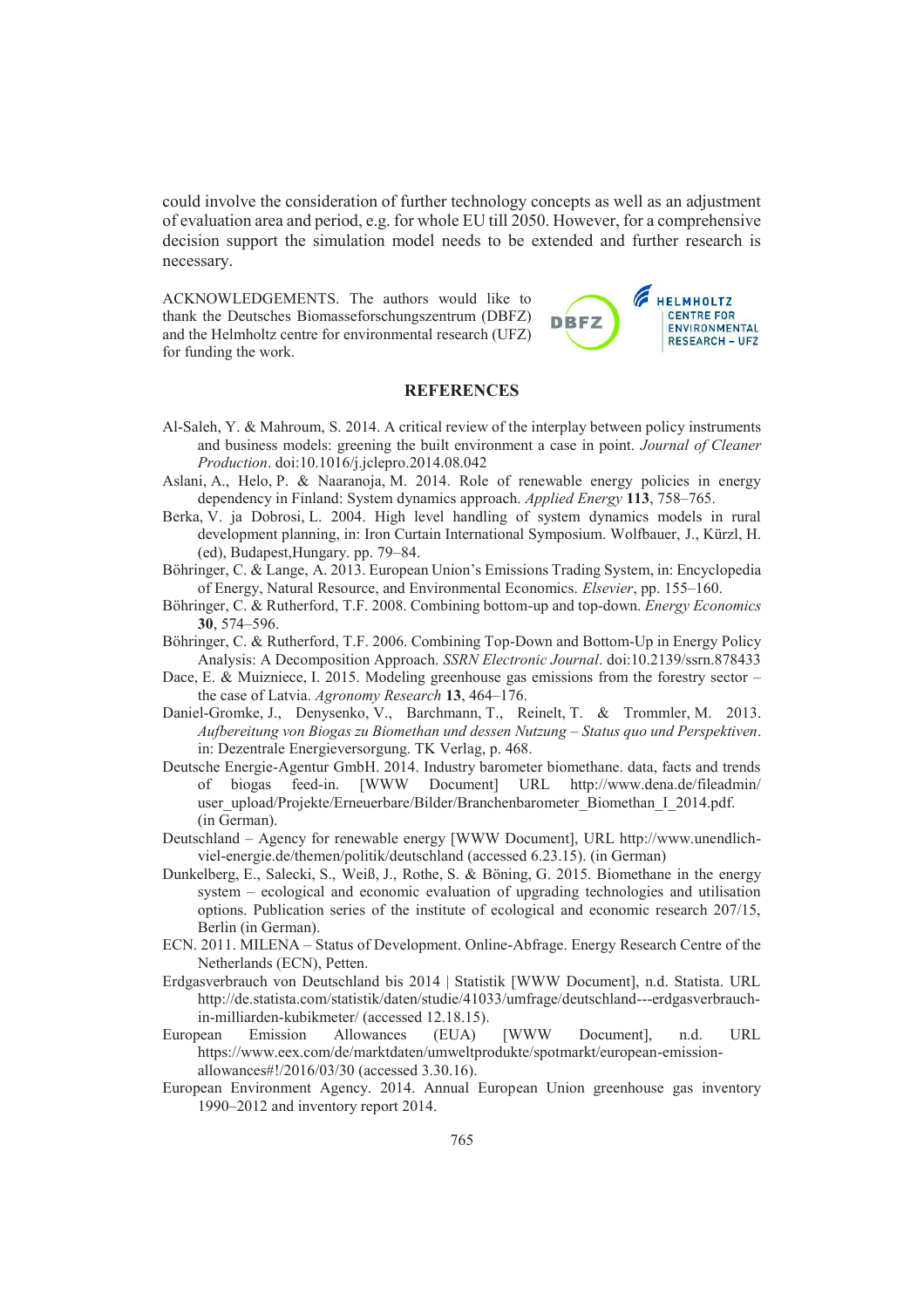- Fisher, A.C. & Rothkopf, M.H.. 1991. Market failure and energy policy: a rationale for selective conservation. *Energy Policy* **17**, 397–406.
- FNR. 2014. Leitfaden Biogasaufbereitung und -einspeisung. Fachagentur Nachwachsende Rohstoffe e.V. (FNR), Gülzow.
- Forrester, J. 1961. *Industrial Dynamics*. Productivity Press,Cambridge, MA. 482pp.
- Goteborg Energi. 2014. GoBiGas Goteborg Energi [WWW Document], URL http://www.goteborgenergi.se/English/Projects/GoBiGas\_Gothenburg\_Biomass\_Gasificat ion\_Project
- Graf, F. &, Bajohr, S. 2011. biogas production, upgrading, feed-in. Oldenbourg Industrieverlag GmbH, München. (published in German)
- Horschig, T. & Szarka, N. 2015. The German biomethane market A policy evaluation approach using System Dynamics. Proceedings of the 33rd International Conference of the System Dynamics Society, Cambridge, Massachusetts,USA.
- IEA Bioenergy. 2014. Biomethane Status and Factors Affecting Market Development and Trade.
- Jaffe, A.B., Newell, R.G. & Stavins, R.N. 2005. A tale of two market failures: Technology and environmental policy. Ecological *Economics* **54**, 164–174.
- Kaltschmitt, M., Hartmann, H. & Hofbauer, H. 2009. Energy from biomass: Fundamentals, technologies and procedures, Second Edition, Springer, Berlin (in German).
- Knoef, H., 2012. Handbook Biomass Gasification Second Edition, BTG Biomass Technology Group BV, Enschede, Netherlands.
- Kopyscinski, J., Schildhauer, T.J. & Biollaz, S.M.A. 2010. Production of synthetic natural gas (SNG) from coal and dry biomass – A technology review from 1950 to 2009. *Fuel* **89**, 1763–1783.
- Kretschmer, B. & Peterson, S. 2010. Integrating bioenergy into computable general equilibrium models – A survey. *Energy Economics* **32**, 673–686.
- Lane, D.C. & Oliva, R. 1994. The greater whole: Towards a synthesis of system dynamics and soft systems methodology. *European Journal of Operational Research* **107**, 214–235.
- Majer, S. 2011. Results of ecological evaluation of biogas/biomethane from exemplary biogas plants, Biogas Council e.V. Berlin (in German).
- Morecroft, J.D.W. 1988. System dynamics and microworlds for policymakers. *European Jorunal of Operational Research* **59**, 9–27.
- Painuly, J. 2001. Barriers to renewable energy penetration; a framework for analysis. Renewable *Energy* **24**, 73–89.
- PSI. 2009. The SNG Technology Platform in Güssing, A Status report of Bio-SNG project. Paul Scherrer Institut, Villigen, Schweiz.
- Repele, M., Paturska, A., Valters, K. & Bazbauers, G. 2014. Life cycle assessment of biomethane supply system based on natural gas infrastructure. *Agronomy Research* **12**(3), 999–1006.
- Repele, M., Dudko, M., Rusanova, J., Valters, K. & Bazbauers, G. 2013. Environmental aspects of substituting bio-synthetic natural gas for natural gas in the brick industry. *Agronomy Research* **11**(2), 367–372.
- Rönsch, S. 2010. Technical analysis of thermo-chemical Bio-SNG production. Annual meeting of the technical committee 'energy process engineering' and 'gas cleaning'. Dortmund, Germany.
- Scholwin, F., Grope, J., Schüch, A., Daniel-Gromke, J., Beil, M. &, Holzhammer, U. 2014. Actual state of biomethane use – costs – climate impact – utilisation pathways – comparison of combined heat and power production of biogas, biomethane and natural gas. Federal Ministry for Economic Affairs and Energy, Berlin, Germany.
- Seiffert, M. & Rönsch, S. 2013. Biosynthetic Natural Gas, in: Encyclopedia of Sustainability Science and Technology: Springer Verlag, Berlin-Heidelberg, Germany.